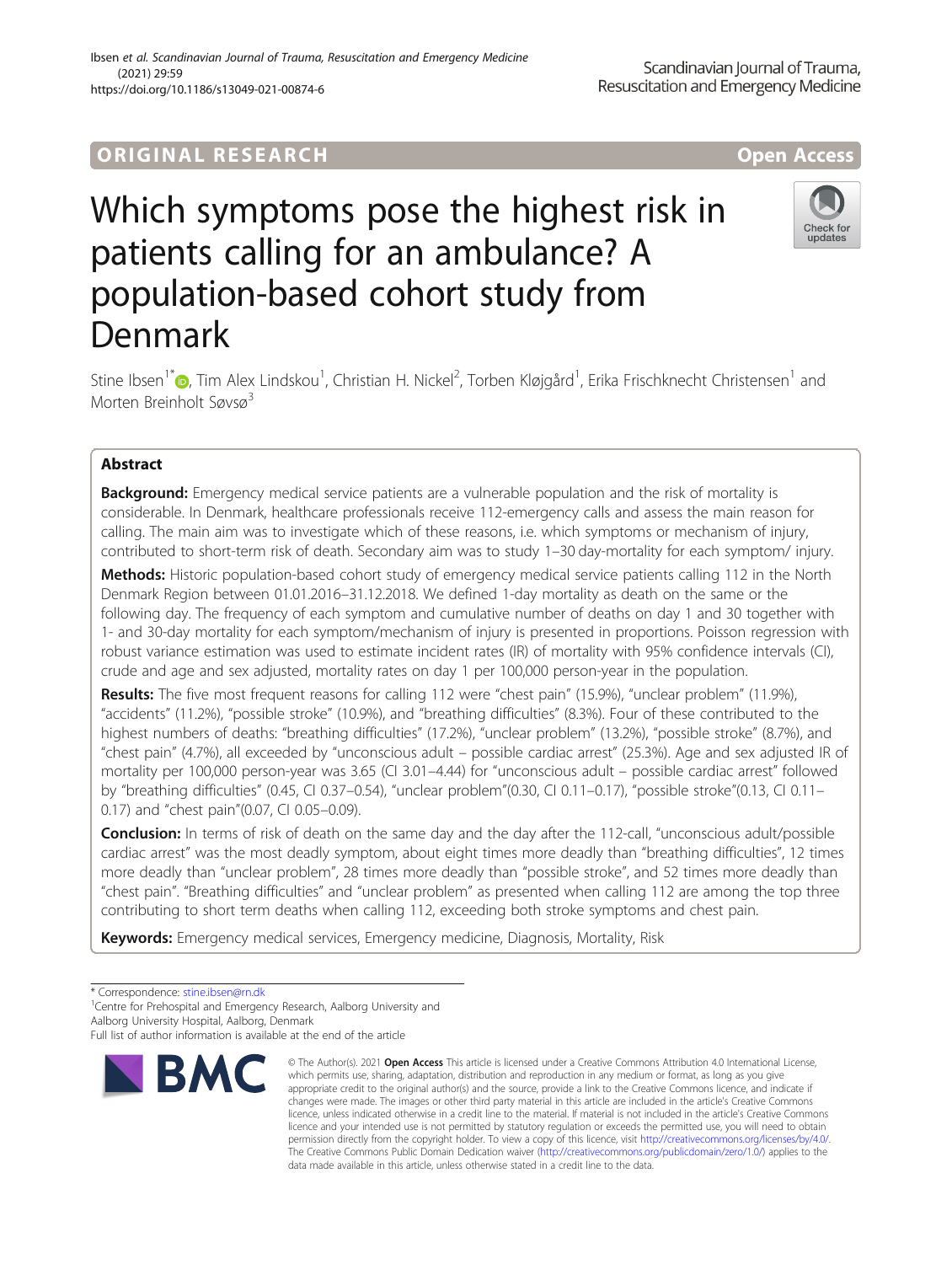# Background

The utilization of emergency medical services (EMS) has increased during the last decades and continues to do so in several high income countries  $[1-6]$  $[1-6]$  $[1-6]$  $[1-6]$ . EMS patients are a vulnerable population and the risk of mortality is considerable [[7\]](#page-9-0). EMS focus on potential life-threatening and time-critical conditions such as cardiac arrest, respiratory failure, trauma, acute coronary syndrome, and stroke, named the First Hour Quintet [[8\]](#page-9-0).

EMS care must be initiated with little information about the patient's medical history. In addition, EMS patients present with a variety of symptoms or clinical signs, not always clearly indicating the severity of the condition.

Emergency calls in Denmark are answered by the police and since 2011, calls of medical nature are forwarded to healthcare professionals, who assess the severity according to the patients' symptoms or mechanism of injury, and determine the appropriate response with the help of the criteria-based dispatch, the Danish Index for Emergency Care (Danish Index). The system was original developed in King County Washington in 1990 [[9\]](#page-9-0) and further modified into Scandinavian context [[10](#page-9-0)–[12](#page-9-0)]. The Danish Index is not a fixed protocol, but a decision-support tool to categorise each emergency call into a main criterion e.g. chest pain and an urgency level for the ambulance response.

These initial symptoms or mechanism of injury at the first patient contact seem to carry important prognostic information which might inform the care of the patient. However, outcomes have been investigated in isolated symptoms only, such as chest pain [[13](#page-9-0)] and breathing difficulty [[14\]](#page-9-0).

The main aim of this present study was to investigate the symptoms or mechanism of injury contributing most to short-term mortality among patients calling the emergency number (112). Furthermore, we investigated 1 and 30-day mortality for individual Danish Index criteria.

# Methods

# Study design

Historic population-based cohort study based on routinely collected healthcare data from the years 2016– 2018. We followed The Strengthening the Reporting of Observational Studies in Epidemiology (STROBE) Statement [[15\]](#page-9-0).

#### Setting

Emergency calls (112-calls) that relates to a medical emergency, is forwarded to an Emergency Medical Coordination Centre (EMCC) where healthcare professionals answer the call. The healthcare professionals are registered nurses, peer-trained to handle emergency calls and to register relevant data (including Danish Index). The healthcare professionals have the option to advise or refer the patient, as well as to dispatch an ambulance  $[16]$  $[16]$  $[16]$ . The healthcare professionals use the Danish Index to assess the main reason for calling among a total of 37 criteria, such as for example unconscious adult and accidents. Each criterion is subdivided into five urgency levels (A-E). Level A describes life threatening conditions or potential life threatening conditions, level B is urgent, but not life threatening conditions, level C is nonurgent conditions that require an ambulance, level D is non urgent conditions requiring supine patient transport, and level E is conditions requiring medical advice only [[17\]](#page-9-0). Each of the five Danish healthcare regions have an EMCC. This study included data from the North Denmark Region, with both urban and rural areas and about 590,000 inhabitants, corresponding to 10% of the Danish population [[18\]](#page-9-0). The Danish healthcare system including EMS is free to all citizens [\[16](#page-9-0)].

# **Participants**

We defined emergency call patients as patients who had been in contact with the EMCC between 01.01.2016– 31.12.2018, including patients with more than one contact during the study period and patients advised or referred over the phone, without a dispatched ambulance. Patients brought to hospital by planned transportation were not included in this study. Patients without registered Danish Index and/or civil registration number were excluded from the study. Patients from other regions or patients without residence in Denmark were excluded from the mortality analysis as date of death was only available for patients with fixed abode in the North Denmark Region.

# Variables and outcome measurements

The main variables included number of emergency calls from 01.01.2016–31.12.2018 and the distribution of Danish Index criteria assessed by the healthcare professionals. We reported the distribution of Danish Index criteria. Logistic data on the ambulance run and Danish Index criteria were retrieved from the Logis CAD system (Logis Solutions A/S, Nærum, Denmark). Date of death, age, and sex were obtained from the Danish Civil Registration System [\[19](#page-9-0)].

Primary outcome was mortality in terms of numbers and proportions of deaths at day 1 and day 30 after the emergency call among all deaths in the 112-patient population, together with incidence rates of mortality in the population for the top five criteria with the highest number of cumulative deaths. The choice of focusing on the top five was arbitrary. Secondary outcomes were 1–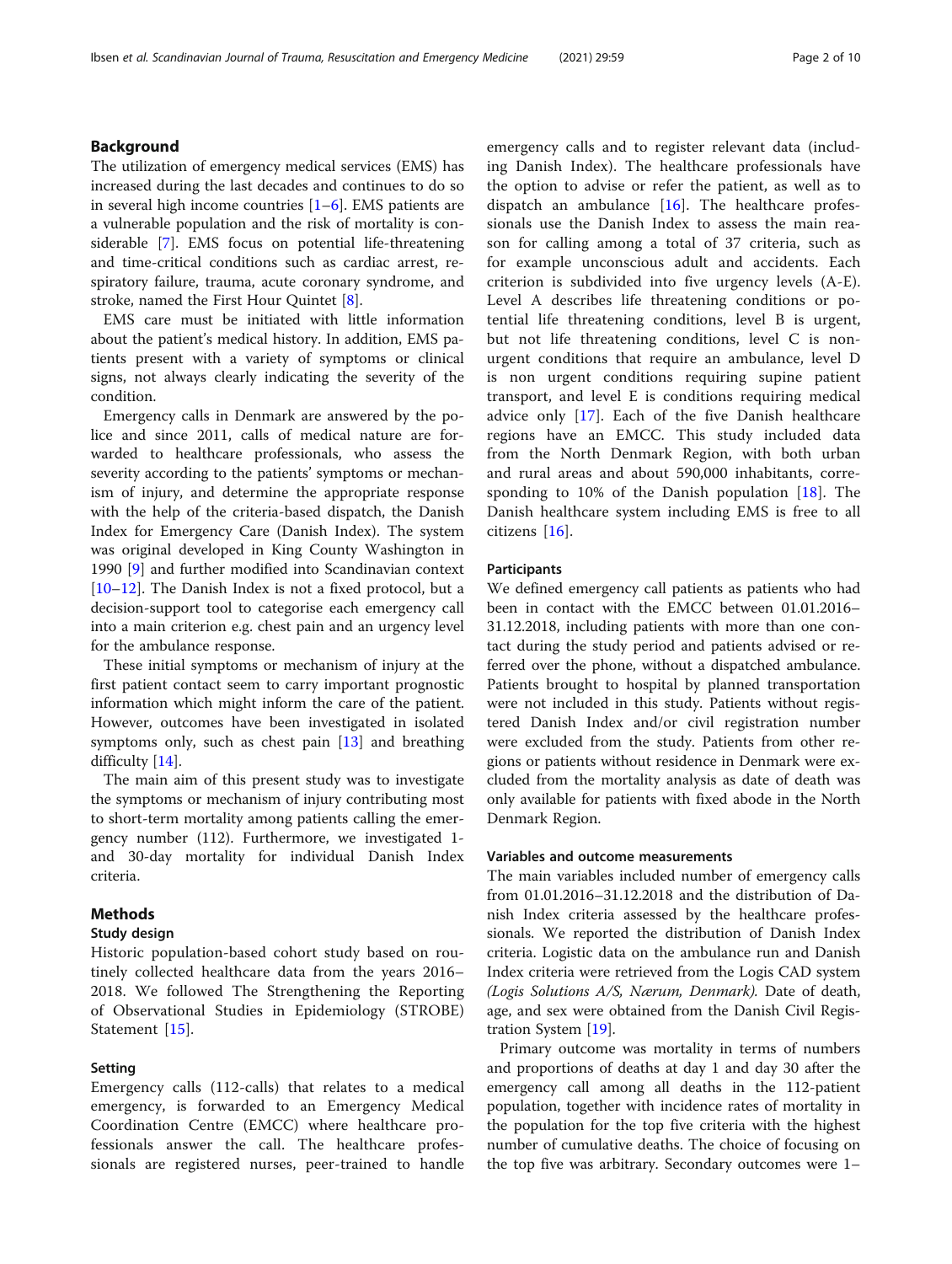30 day-mortality for each Danish Index criteria. Time of death is registered by date without time of day in the Danish Civil Registration System. We therefore defined 1-day mortality as death within the same day as the emergency call or the following day. Patients registered with time of death before the emergency call were excluded for the mortality analysis. A 30-day exclusion period, for the mortality analysis, for patients with more than one emergency call were implemented. As such, if a patient had more than one call within 30 days, only the last call was included.

## **Statistics**

Descriptive analyses were performed by use of numbers and percentages for the distribution of Danish Index criteria, 1- and 30-day mortality. Poisson regression with robust variance estimation were used to estimate incidence rates (IR) of mortality with 95% confidence interval (CI), and IR adjusted for age and sex. 1–30-day mortality for the five criteria contributing most to all deaths were visualised using Kaplan-Meyer curves. Data was anonymized prior to analysis.

Stata/MP 15.1 (StataCorp LLC, Texas, United States of America) was used for all statistical analysis.

# Ethics

The study was registered at the North Denmark Region (2019–112) and the Danish Patient Safety Authority approved the study (3–3013-1675/3).

# Results

A total of 98,244 emergency calls was registered from 01.01.2016–31.12.2018 in the North Denmark Region. The number of emergency calls increased with 10% from 31,967 in 2016 to 35,209 in 2018. No identifiable civil registration number was available for the patient in 8659 cases (8.8%). Time of death was noted before the emergency call in 17 cases, and 18 emergency calls were excluded due to duplicate registrations. In 4652 (4.7%) of the emergency calls, the Danish Index criterion was missing or incomplete. The number of missing Danish Index criteria decreased in the study period from 1955 cases (6.7%) in 2016 to 966 cases (3.0%) in 2018.

As such, we included 84,898 emergency call patients. For the mortality analysis we excluded 8316 (9.7%) emergency calls, due to unknown vital status (1592 cases) and repeated emergency calls within 30 days (6687 cases). Figure [1](#page-3-0) illustrates data flow.

The proportion of women was 46.3% and the mean age was 55.3 years. Patients covered all age groups with four distinct peaks among the youngest children as well as patients in their 20s, 50s and 70s (see Fig. [2\)](#page-4-0).

# Distribution of Danish index criteria

The most frequently recorded Danish Index criteria corresponding to nearly every seventh call, was "chest pain – possible heart disease" (from here on referred to as "chest pain"), followed by "unclear problem", "accidents", "possible stroke", and "breathing difficulties". The five most frequent Danish Index criteria constituted 58% of all emergency calls. Table [1](#page-5-0) shows the distribution of Danish Index criteria, and sex and age.

### **Mortality**

A total of 2997 patients (3.9%) died the same day as the emergency call or the following day and 4571 patients (6.8%) died within 30 days from the emergency call in the period from 2016 to 2018. The number and percentages among all deaths in 112-patients as well as the 1 and 30-day mortality for each criterion is shown in Table [2.](#page-6-0)

The top five of criteria with the highest number and proportions of all deaths on day 1 and cumulative on day 1–30 was "unconscious adult/possible cardiac arrest", "breathing difficulties", "unclear problem", "possible stroke", and "chest pain", respectively. These five symptoms with the highest number of deaths contributed to 69% of all deaths within 30 days from the emergency call.

#### Mortality Danish Index criteria

Patients with Danish Index criteria "unconscious adult/ possible cardiac arrest" exhibited the highest IR mortality in the population among the top five of Danish Index criteria with the highest numbers of cumulative deaths, adjusted and unadjusted, followed by "breathing difficulties", "unclear problem", "possible stroke", and "chest pain". IR for mortality decreased with adjustments for age and sex but showed same pattern. IR for short-term mortality within the same or following day (=day 1) per person and per 100,000 person years were all significantly different, as there was no overlap of CI between the Danish Index criteria, demonstrating significant differences in IR of mortality for the five criteria, crude as well as age - and sex – adjusted, as shown in Table [3.](#page-7-0) In a population of 100,000 per year, 26.75 deaths can be expected on the same day or the day after the emergency call concerning "unconscious adult/ possible cardiac arrest", and 3.65 when adjusted for age and sex. This is about eight times higher adjusted IR than "breathing difficulties"' (0.45), 12 times higher than "unclear problem" (0.30), 28 times higher than "possible stroke"  $(0-13)$ , and 52 times higher than "chest pain" (0.07). The adjusted rates showed an overall decline in mortality for all five symptoms; thus, the risk of death increases with higher age and was higher for men than women.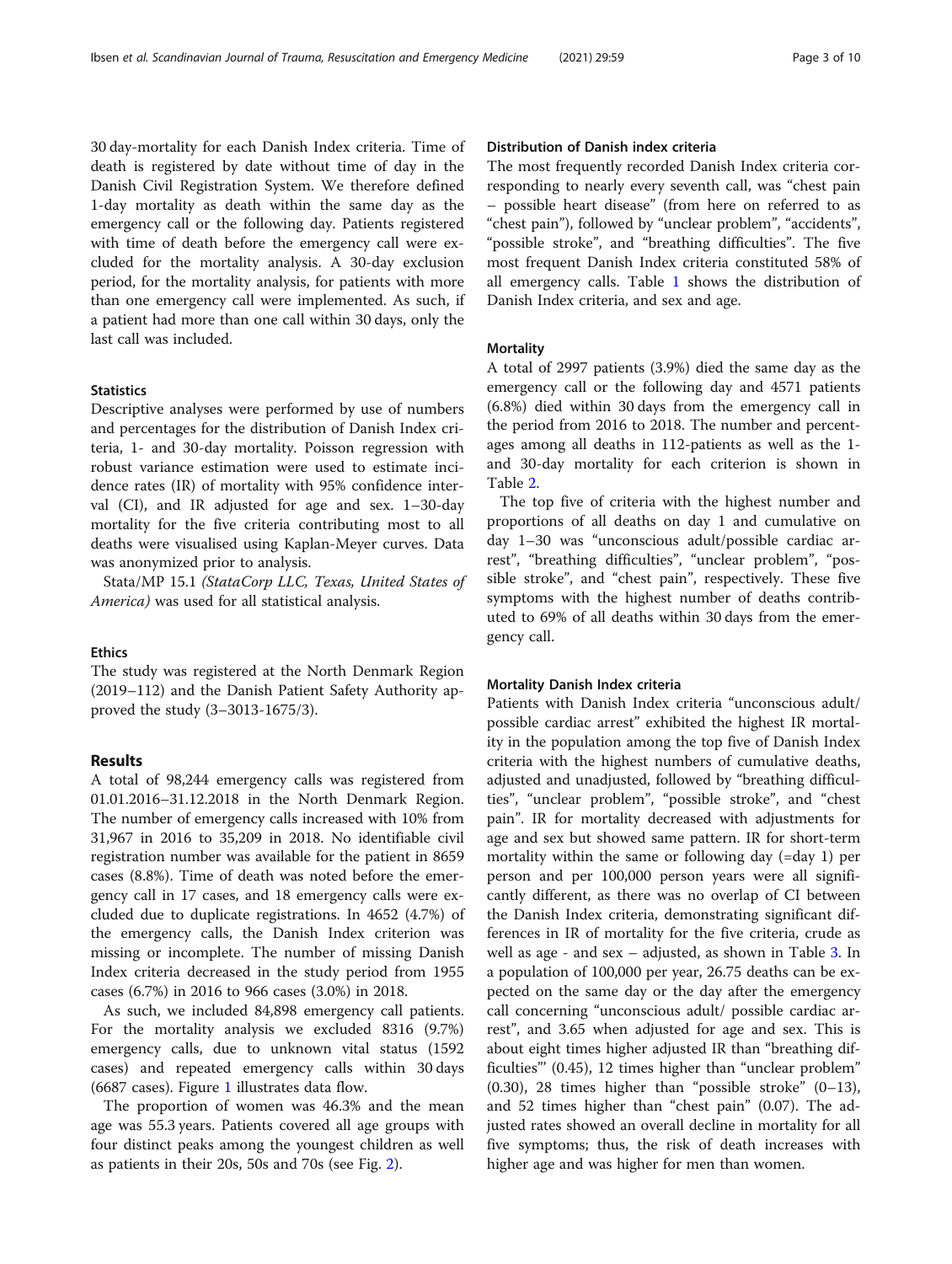<span id="page-3-0"></span>

Kaplan-Meier estimate of mortality for the top five Danish Index with the highest number of deaths within 30 days from the emergency call is shown in Fig. [3](#page-7-0). Kaplan-Meier estimates of mortality.

# **Discussion**

This historic population-based cohort study of patients calling for an emergency ambulance in the North Denmark Region showed that the top five of Danish Index criteria contributing most to the total number of deaths among 112-patients was "unconscious adult/possible cardiac arrest", "breathing difficulties", "unclear problem", "possible stroke", and "chest pain". Equivalent results were demonstrated for age and sex adjusted IR

estimates of short-term mortality, i.e. death on the same or the following day after the 112-call, on annual population level per 100,000 people. There were large differences between each of the five criteria, with IR mortality for "unconscious adult/possible cardiac arrest" more than 50-fold as high as for chest pain. These five conditions corresponded almost to the five most frequent criteria for calling 112. The only exception was "unconscious adult/possible cardiac arrest" which was much more seldom, whereas "accidents" was the third most frequent among the top five most frequent criteria.

A strength of this study was the availability of data and the opportunity to link registers, which enabled the follow-up and minimised the risk of information bias.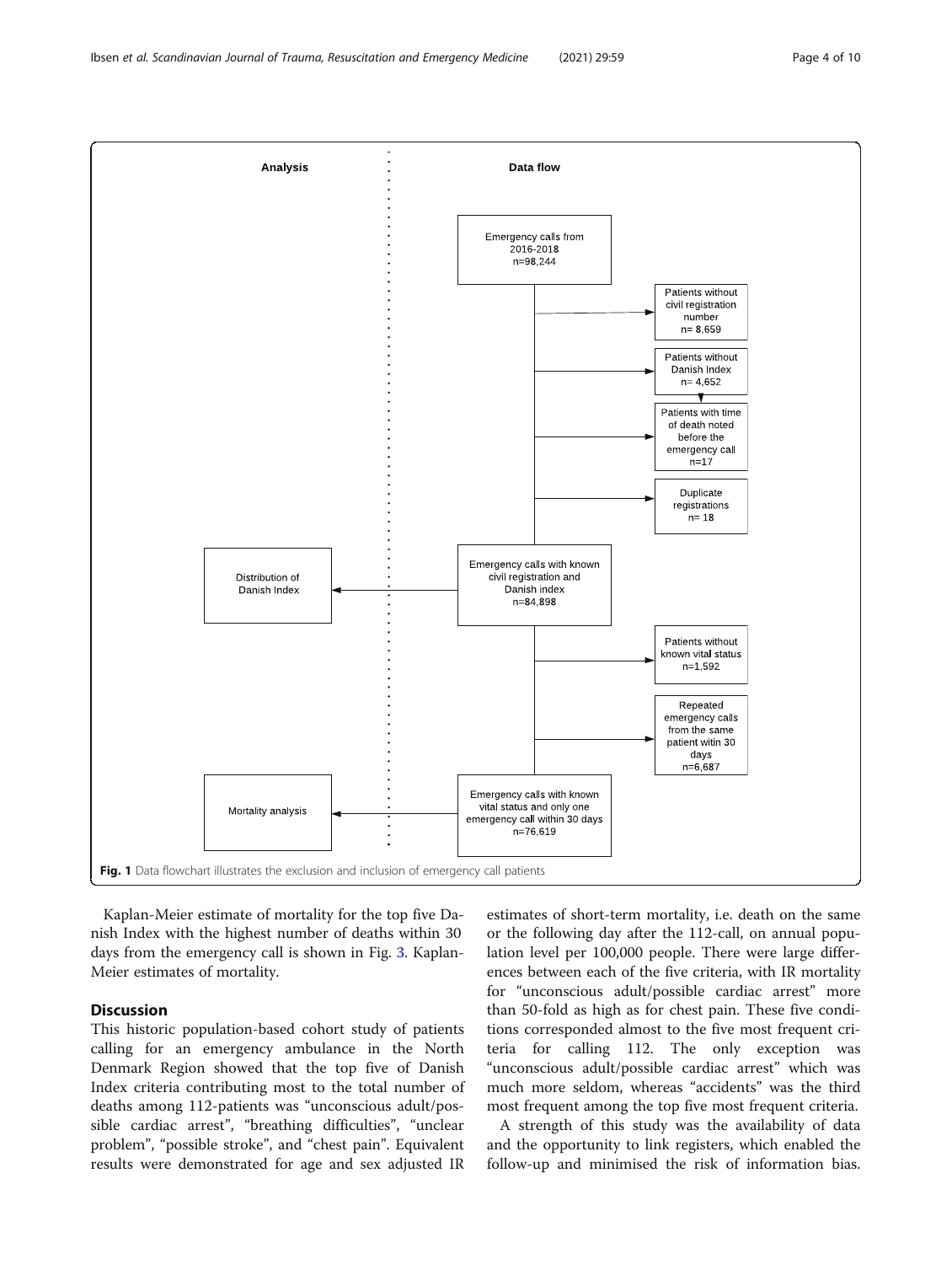<span id="page-4-0"></span>

Furthermore, the North Denmark Region covers mixed rural and urban areas and the free access to healthcare in Denmark minimises the risk of selection bias. A weakness of the study was the missing civil registration number for 8.7% of the emergency calls and the missing Danish Index in 4.9% of the calls. The number of missing Danish Index criteria decreased in the study period from 6.7% in 2016 to 3.0% in 2018. The Danish Index was implemented in 2011 and staff training might explain the increase in registrations. However, it cannot be ruled out that these excluded calls may represent a certain group of patients and thereby bias the results. They could represent patients with similar symptoms or potentially patients who are more, or less severely ill or injured, and thereby affect the results in either direction. However, it is a low percentage of the overall large number of included patients and is likely to have a minor impact on the results. Furthermore, the proportion of missing data was similar or even lower than in previous studies, where missing data due to unknow civil registration number reached 17.8% [\[1](#page-8-0)] and missing data due to unknow civil registration and missing Danish Index reached 45% [\[20](#page-9-0)].

Patients with repeated emergency calls within 30 days only had the last contact included for the mortality analysis, which may have resulted in underestimation as well as overestimation of mortality for some of the Danish Index criteria, as the initial call might be due to another symptom or mechanism of injury than the last call during the 30-day period. However, as only 8% of the patients had repeated runs, we assess this to have little influence. The repeated users are however a special group, that would benefit from further investigation.

This study included patient symptoms or mechanism of injury in relation to the Danish Index and thereby each patient is only registered with one criteria as the main reason for calling, although patients may present with more than one symptom  $[21]$  $[21]$ . This problem is well known, and similar to other studies on presenting main symptom [[22,](#page-9-0) [23\]](#page-9-0).

Our study confirms that the First Hour Quintet, i.e. cardiac arrest, respiratory failure, trauma, acute coronary syndrome, and stroke are serious conditions associated with high mortality, and we found that four of these were among the top five contributing to total mortality among 112-patients. "Accidents" was the third most frequent reason for calling 112, and number six contributing to deaths among 112-callers, with 1- and 30-day mortality of 0.6 and 2.4%, very similar to number five on our list, "chest pain" with 0.7 and 2.1%. Our study revealed that "unclear problem" is a high-risk symptom, as it had the third highest cumulative number of deaths within 30 days and was the second most frequent Danish Index criterion, and altogether making this the third most deadly symptom in 112-calls as reflected in the mortality IR, both crude and adjusted. This study showed that the percentages of all death was 3.9% for 1 day mortality and 6.8% for 30-day mortality. This is similar to results from a previous cohort study from Denmark based on data from 2012 to 2014, that demonstrated an overall mortality on 5.3% [[24\]](#page-9-0). The adjusted mortality rates showed that the risk of mortality after a 112-call increases with higher age and that men had a higher mortality than women. We adjusted for the main effect by age and gender since mortality is related to both. However, there might still be residual confounding present, which could have been handled with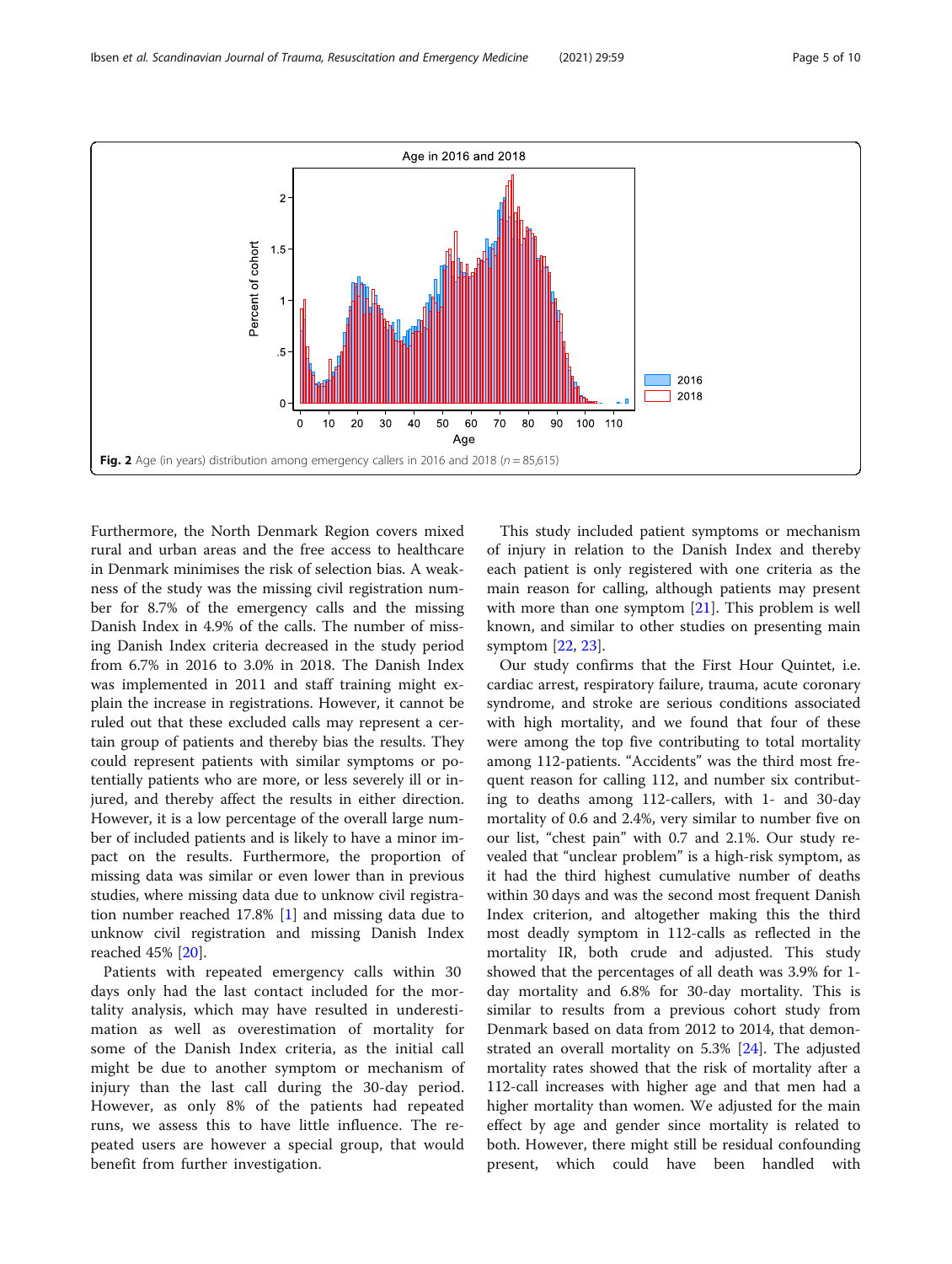<span id="page-5-0"></span>Table 1 Distribution of Danish Index criteria in numbers (n) and percentages (%), proportion of women in n and % and mean age with standard deviation (SD)

| Danish index criteria                                         | Number n(%)   | Women% | Age mean (SD) |
|---------------------------------------------------------------|---------------|--------|---------------|
| Chest pain                                                    | 13,586(15.9)  | 43.4   | 62.0(18.2)    |
| Unclear problem                                               | 10,171(11.9)  | 46.3   | 60.8(22.2)    |
| Accidents                                                     | 9549(11.2)    | 45.3   | 52.4(26.6)    |
| Possible stroke                                               | 9345(10.9)    | 47.8   | 66.4(18.5)    |
| Breathing difficulties                                        | 7111(8.3)     | 50.1   | 64.8(21.7)    |
| Pain in the extremities - wounds - fractures - small injuries | 5716(6.7)     | 51.9   | 57.7(25.5)    |
| Abdominal pain - back pain                                    | 4930(5.8)     | 49.5   | 50.5(21.3)    |
| Traffic accident                                              | 4181(4.9)     | 42.6   | 39.5(20.8)    |
| Seizures                                                      | 3677(4.3)     | 44.2   | 31.7(25.5)    |
| Alcohol - poisoning – overdose                                | 3236(3.8)     | 43.2   | 35.4(17.4)    |
| Unconscious adult/ possible cardiac arrest                    | 2813(3.3)     | 43.0   | 66.1(20.2)    |
| Bleeding - not traumatic                                      | 1674(1.9)     | 40.9   | 63.8(20.9)    |
| <b>Diabetes</b>                                               | 1506(1.8)     | 49.9   | 53.3(19.1)    |
| Psychiatry - suicidal                                         | 1223(1.4)     | 50.5   | 39.5(17.1)    |
| Allergic reaction                                             | 853(1.0)      | 54.9   | 45.6(22.4)    |
| Sick child                                                    | 820(1.0)      | 44.9   | 3.1(9.1)      |
| Headache                                                      | 787(0.9)      | 54.0   | 48.1(21.7)    |
| Violence - abuse                                              | 544(0.6)      | 23.4   | 34.4(13.5)    |
| Ear - $nose - throat$                                         | 496(0.6)      | 45.8   | 60.7(23.6)    |
| Burns - electric injury                                       | 490(0.6)      | 38.6   | 37(23)        |
| Fever                                                         | 485(0.6)      | 38.9   | 52.2(27.6)    |
| Gynaecology - pregnancy                                       | 461(0.5)      | 99.8   | 30.2(9.4)     |
| Urinary system                                                | 379(0.4)      | 16.6   | 65.8(21.5)    |
| Foreign body in airways                                       | 229(0.3)      | 50.2   | 39.9(34.6)    |
| Birth                                                         | 126(0.2)      | 100.0  | 29.0(5.6)     |
| Eye                                                           | 112(0.1)      | 32.1   | 41.7(23.5)    |
| Unconscious child (before puberty)                            | 94(0.1)       | 52.1   | 6.6(15.3)     |
| Animal bite - insect bite                                     | 86(0.1)       | 38.4   | 42.3(23.0)    |
| Hypothermia - Hyperthermia                                    | 59(0.1)       | 42.4   | 61.8(26.7)    |
| Drowning                                                      | 51(0.1)       | 41.2   | 44.2(22.2)    |
| Poisoning in children                                         | 37(0.0)       | 37.8   | 6.9(13.9)     |
| Chemicals - gasses                                            | 36(0.0)       | 22.2   | 30.2(22.7)    |
| Catastrophe - big accidents                                   | 16(0.0)       | 64.3   | 57.6(19.9)    |
| Skin and rash                                                 | 12(0.0)       | 41.7   | 58.8(17.3)    |
| Diving accident                                               | 7(0.0)        | 28.6   | 38.3(23.1)    |
| All                                                           | 84,898(100.0) | 46.3   | 55.3(24,5)    |

interactions terms. In the present study grouping age in, for instance, 3 groups stratified into 5 symptoms and 2 genders would have produced 30 groups. This would result in a small number for each group and thereby increase the risk of wrong estimates and confidence intervals. Thus, we decided not to perform stratification/ interaction analyses in this study. It would be relevant for future studies to thoroughly investigate the age and

gender effect on mortality in larger datasets and for individual symptoms.

"Unclear problem" is usually assigned when the healthcare professional does not know the exact medical cause, a phenomenon which is already well-described for emergency departments. Likewise, the high mortality for "unclear symptom" corresponds to what have been previously described for non-specific symptoms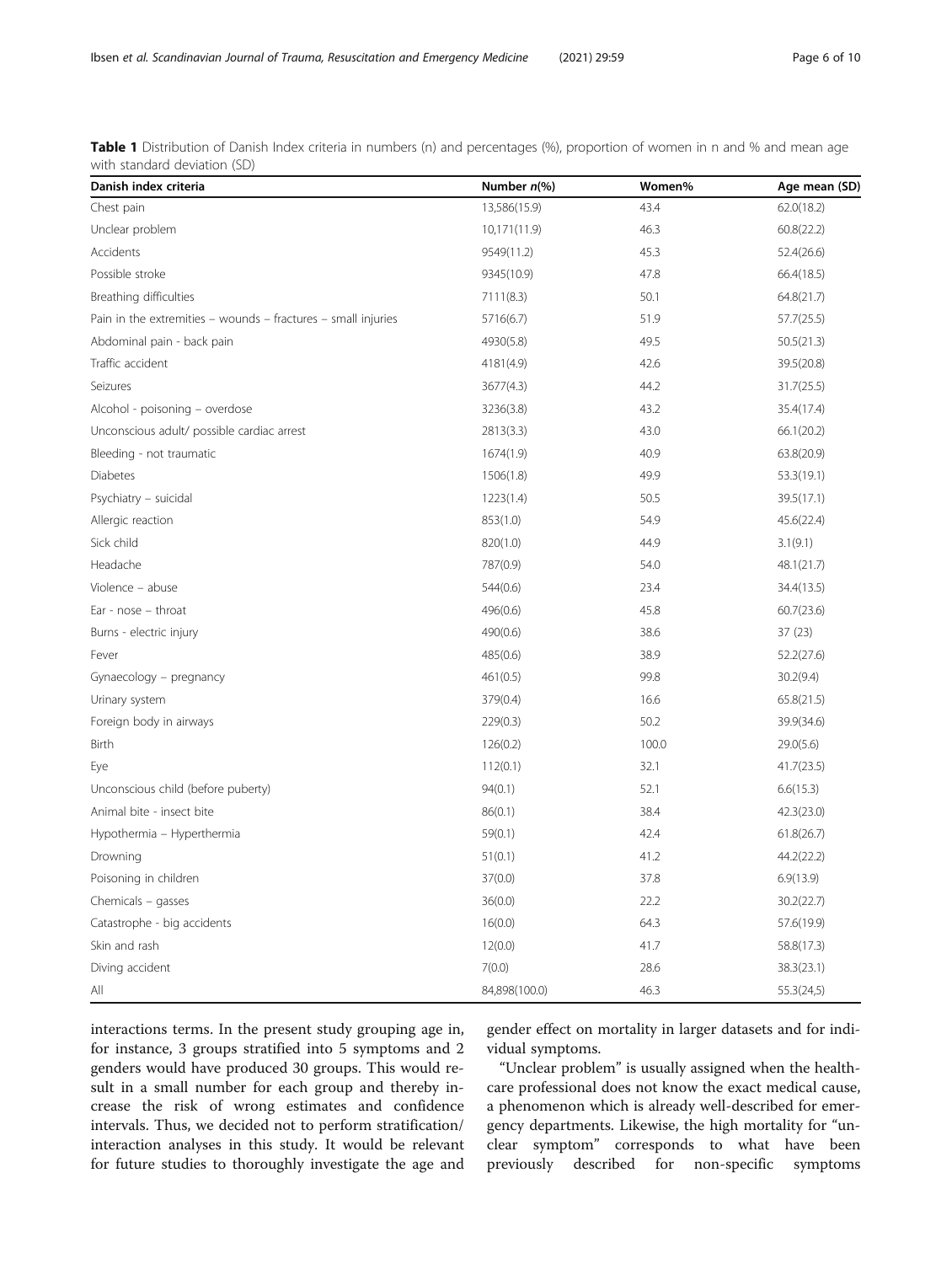<span id="page-6-0"></span>Table 2 Number of deaths on day 1 and day 1–30 for Danish Index criteria (n) and percentages (%) (row percentages) and for all deaths (column percentages)

| Danish Index criteria                                         | N      | Day $1 =$ same or following<br>day after 112 call |                             | Day 30 after 112 call                     |                             |
|---------------------------------------------------------------|--------|---------------------------------------------------|-----------------------------|-------------------------------------------|-----------------------------|
|                                                               |        | Deaths day 1<br>Numbers (%)                       | Percentage of<br>all deaths | Deaths day 1-30<br>cumulative Numbers (%) | Percentage of<br>all deaths |
| Unconscious adult/ possible cardiac arrest                    | 2657   | 1146(43)                                          | 38.1                        | 1335(50.3)                                | 25.3                        |
| Breathing difficulties                                        | 6158   | 317(5.1)                                          | 10.5                        | 907(14.8)                                 | 17.2                        |
| Unclear problem                                               | 9212   | 292(3.2)                                          | 9.7                         | 697(7.6)                                  | 13.2                        |
| Possible stroke                                               | 8632   | 133(1.5)                                          | 4.4                         | 460(5.6)                                  | 8.7                         |
| Chest pain                                                    | 12,071 | 83(0.7)                                           | 2.8                         | 246(2.1)                                  | 4.7                         |
| Accidents                                                     | 8879   | 54(0.6)                                           | 1.8                         | 216(2.4)                                  | 4.1                         |
| Pain in the extremities - wounds - fractures - small injuries | 5267   | 16(0.3)                                           | 0.5                         | 140(2.6)                                  | 2.7                         |
| Abdominal pain - back pain                                    | 4431   | 44(0.9)                                           | 1.5                         | 123(2.8)                                  | 2.3                         |
| Bleeding - not traumatic                                      | 1472   | 30(2.1)                                           | 0.9                         | 103(6.9)                                  | 1.9                         |
| Psychiatry - suicidal                                         | 1029   | 53(5.2)                                           | 1.8                         | 62(5.9)                                   | 1.2                         |
| Traffic accident                                              | 4019   | 41(1.0)                                           | 1.4                         | 55(1.4)                                   | 1.0                         |
| Diabetes                                                      | 1174   | 18(1.5)                                           | 0.6                         | 49(4.2)                                   | 0.9                         |
| Seizures                                                      | 3133   | 12(0.4)                                           | 0.4                         | 48(1.6)                                   | 0.9                         |
| Fever                                                         | 456    | 6(1.3)                                            | 0.2                         | 27(5.9)                                   | 0.5                         |
| Alcohol - poisoning - overdose                                | 2781   | 12(0.4)                                           | 0.4                         | 19(0.7)                                   | 0.4                         |
| Headache                                                      | 736    | 4(0.5)                                            | 0.1                         | 16(2.2)                                   | 0.3                         |
| Foreign body in airways                                       | 219    | 8(3.6)                                            | 0.3                         | 11(0.5)                                   | 0.2                         |
| Burns - electric injury                                       | 470    | 6(1.3)                                            | 0.2                         | 10(2.1)                                   | 0.2                         |
| Urinary system                                                | 325    | 4(1.2)                                            | 0.1                         | 10(3.1)                                   | 0.2                         |
| Unconscious child/ possible cardiac arrest                    | 84     | 7(8.2)                                            | 0.2                         | 7(8.2)                                    | 0.1                         |
| Drowning                                                      | 43     | 7(16.3)                                           | 0.2                         | 7(16.3)                                   | 0.1                         |
| Ear - $nose - throat$                                         | 410    | 1(0.2)                                            | 0.0                         | 6(1.5)                                    | 0.1                         |
| Hypothermia - Hyperthermia                                    | 47     | 1(2.1)                                            | 0.0                         | 4(8.5)                                    | 0.1                         |
| Violence - abuse                                              | 493    | 2(0.4)                                            | 0.1                         | 4(0.8)                                    | 0.1                         |
| Allergic reaction                                             | 790    | 1(0.1)                                            | 0.0                         | 2(0.3)                                    | 0.0                         |
| Gynaecology - pregnancy                                       | 426    | O(0)                                              | 0.0                         | 2(0.5)                                    | 0.0                         |
| Diving accident                                               | 7      | 1(14.3)                                           | 0.0                         | 1(14.3)                                   | 0.0                         |
| Skin and rash                                                 | 11     | O(0)                                              | 0.0                         | 1(9.1)                                    | 0.0                         |
| Sick child                                                    | 773    | 1(0.1)                                            | 0.0                         | 1(0.1)                                    | 0.0                         |
| Catastrophe - big accidents                                   | 12     | O(0)                                              | 0.0                         | O(0)                                      | 0.0                         |
| Animal bite - insect bite                                     | 75     | O(0)                                              | 0.0                         | O(0)                                      | 0.0                         |
| Poisoning in children                                         | 35     | O(0)                                              | 0.0                         | O(0)                                      | 0.0                         |
| Birth                                                         | 121    | O(0)                                              | 0.0                         | O(0)                                      | 0.0                         |
| Chemicals - gasses                                            | 32     | O(0)                                              | 0.0                         | O(0)                                      | 0.0                         |
| Eye                                                           | 109    | O(0)                                              | 0.0                         | O(0)                                      | $0.0\,$                     |
| Total                                                         | 77,313 | 2997(3.9)                                         | 100                         | 4571(6.8)                                 | 100                         |

presented in emergency departments [\[22](#page-9-0), [25](#page-9-0)]. A Swedish study of EMS patients arriving at an emergency department, found that the risk of having an ambulance dispatched with low priority by the EMCC was almost doubled among patients with non-specific complaints

compared to randomly selected patients matched for age and sex [\[26\]](#page-9-0). A Danish register-based study from the capital region in 2011–2013 found that 18% of emergency calls were categorized as unclear problem, and in calls assessed with emergency level B (without light and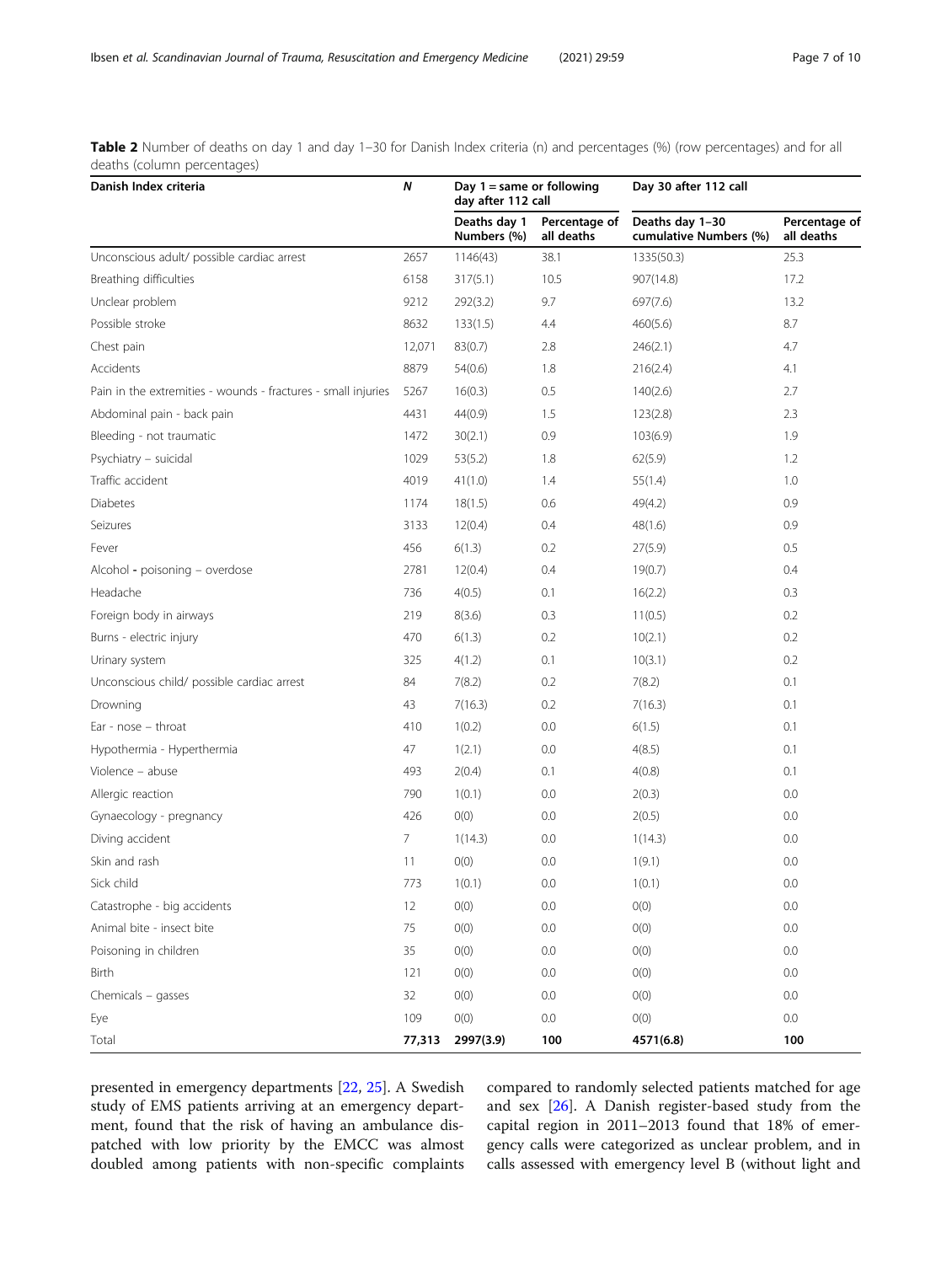| Danish Index Criteria                      | 1-day mortality Per person year |                     | 1-day mortality Per 100,000-person year |                     |  |
|--------------------------------------------|---------------------------------|---------------------|-----------------------------------------|---------------------|--|
|                                            | Crude                           | Adjusted            | Crude                                   | Adjusted            |  |
|                                            | <b>IR(95%CI)</b>                | <b>IR(95%CI)</b>    | <b>IR(95%CI)</b>                        | <b>IR(95%CI)</b>    |  |
| Unconscious adult/ possible cardiac arrest | 157.82(151.07-164.86)           | 21.55(17.73-26.21)  | 26.75(25.6-27,9)                        | $3.65(3.01 - 4.44)$ |  |
| Breathing difficulties                     | 18.81(16.89-20.94)              | $2.69(2.20 - 3.30)$ | $3,18(2.86 - 3.55)$                     | $0.45(0.37 - 0.56)$ |  |
| Unclear problem                            | 1.53(10.29-12.91)               | 1.78(1.47–2.17)     | $1.95(1.74 - 2.19)$                     | $0.30(0.25 - 0.36)$ |  |
| Possible stroke                            | $5.65(4.77 - 6.68)$             | $0.79(0.62 - 1.00)$ | $0.96(0.81 - 1.13)$                     | $0.13(0.11 - 0.17)$ |  |
| Chest pain                                 | $2.52(2.03 - 3.12)$             | $0.39(0.30 - 0.51)$ | $0.43(0.34 - 0.53)$                     | $0.07(0.05 - 0.09)$ |  |

<span id="page-7-0"></span>Table 3 Estimated crude and adjusted (by sex and age) 1-day mortality rates per 1 and per 100,000 person years with 95% CI for the top five Danish Index criteria

sirens), they found that unclear problem had a higher mortality than specific symptoms or problems [[20\]](#page-9-0). Another study, covering 75% of the Danish population, elucidated potential preventable deaths due to the medical dispatch decisions by auditing medical records for the 152 EMS patients dying the same day as receiving an ambulance with urgency level B. They found only few preventable deaths, but among these, the most frequent criteria were "unclear problem" and "breathing difficulties" [\[7](#page-9-0)]. Thus, unclear problem in EMS seems to be a similar challenge as non-specific symptoms in the emergency departments.

Breathing difficulties has previously been demonstrated to be among the most common reasons for contacting EMS [\[4](#page-8-0)]. Likewise, the high mortality for breathing difficulties has previously been established, both in EMS and the emergency departments [[21](#page-9-0)–[23](#page-9-0), [27\]](#page-9-0). A previous study assessed how well nurses, physicians, and patients agreed on an 11-point rating scales of breathlessness, and found an underestimation of breathlessness and respiratory function by nurses and physicians in the intensitive care units [[28](#page-9-0)]. This may play a role in the challenging task for healthcare professionals at the EMCC to estimate the severity of this particular symptom. A recent Swedish study confirmed high mortality rates for patients with dyspnoea, and interestlingly found that 84% of the patients had previously suffered from dyspnoea and more than half showed more than two days delays from symptoms onset to EMS contact [[29\]](#page-9-0). This shows that many patients with dyspnoa/breathing difficulties call for help as the condition has become unmanageable, which emphazises the vulnerability of these patients.

In 2012, the most frequently used Danish Index criteria were (1) unclarified problem, (2) chest pain, (3) minor wounds and injuries (4) accidents and (5) breath-ing difficulties [[10\]](#page-9-0), similar to our study, except for "possible stroke" now on top five. Early recognition of stroke leads to faster response and improves time to hospital arrival [[30,](#page-9-0) [31](#page-9-0)] which in turn improves the diagnosis and treatment. The increased awareness for symptoms of stroke, may explain the increase in healthcare

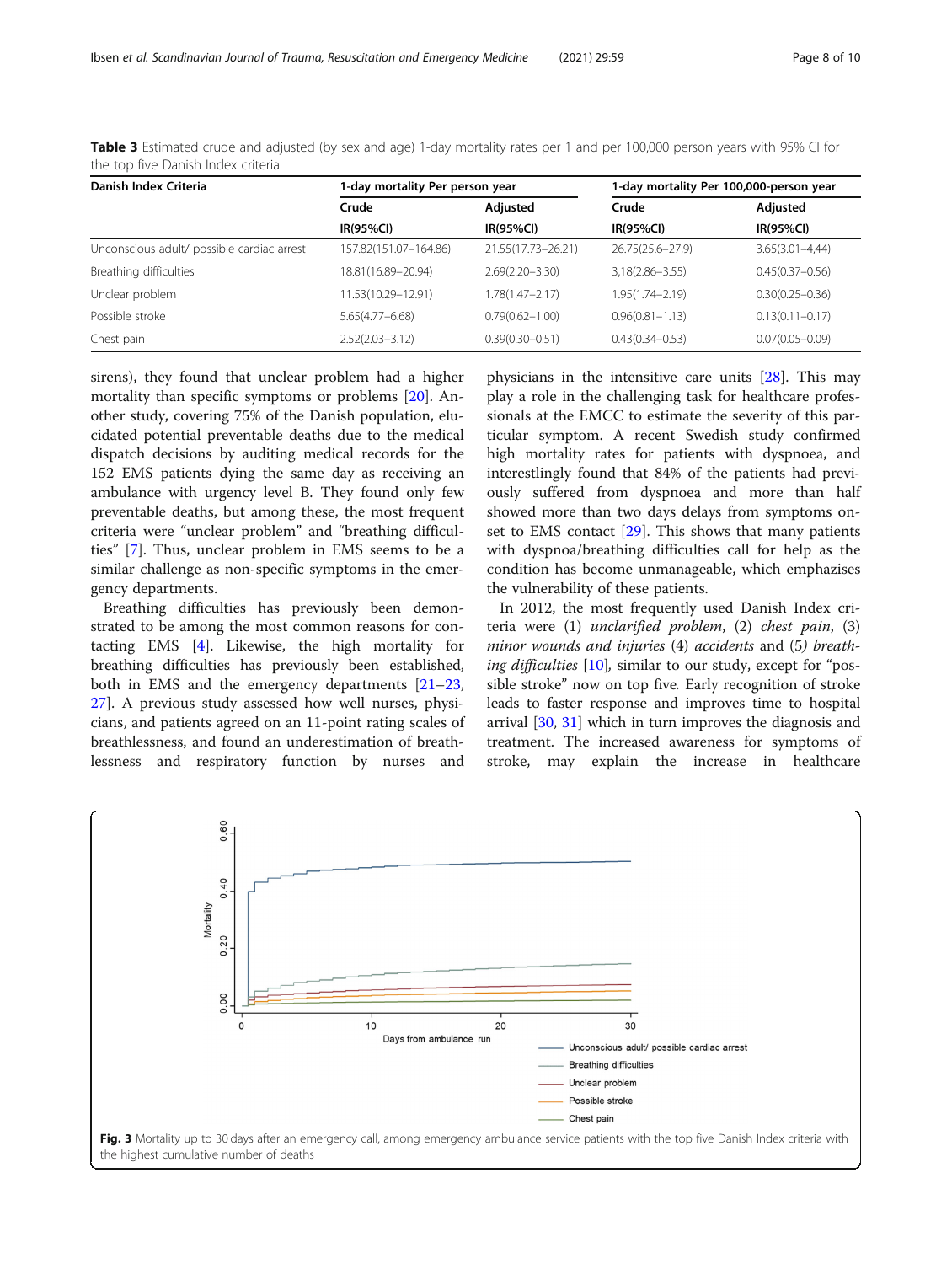<span id="page-8-0"></span>professionals' assessment of the symptom "possible stroke". In Denmark there has been several campaigns to raise awareness of symptoms and risk factors of stroke.

Our study showed a four to six times lower risk of short-term mortality for the symptom "chest pain" when compared to the frequently recorded symptoms, i.e. "breathing difficulties" and "unclear problem". Likewise, an Irish study found that patients having chest pain as presenting complaint when admitted to a hospital, was associated with a decreased risk of 30-day mortality with a odds ratio of 0.47. Whereas, the study demonstrated breathing difficulties to be associated with an increased risk of death, with an odds ratio of 1.8 [[32\]](#page-9-0).

Follow up on patients with Danish Index "unclear problem" and "breathing difficulties" in terms of conditions could provide valuable knowledge of which patients are most sensitive for possible adverse consequences or not being recognized early. We need to know more about the underlying conditions and identify the complaints that increases risk for adverse outcome. Investigation of vital signs and initial treatment in the ambulances could explain to what extent these patients were critically ill and in need of immediate treatment. Moreover, analysing communication, tone and anxiety in the speech during the calls by audio and/or video using communication analysis and artificial intelligence maybe useful. Recognition of time-critical conditions is import for patient outcome and the presenting symptoms carry valuable information of the risk of short-term mortality. The magnitude of "unclear problem" indicates the need for more research into this group of patients: on how they are handled on scene and in hospital; to which extent these patients are acutely ill requiring immediate help; whether patients with "unclear symptom" encompass terminal or old dying patients and/or socioeconomic vulnerable patients. This may be an overlooked and neglected patient group with potential for future improvements in the entire patient care pathway.

# Conclusion

This study showed that "breathing difficulties" and "unclear problem" as presented when calling 112-call are among the top three symptoms contributing to short term deaths when calling 112, only exceeded by possibly cardiac arrest. As number four and five we found "possible stroke" and "chest pain". In terms of risk of death on the same day and the day after the 112-call, "unconscious adult/possible cardiac arrest" was by far the most deadly symptom, about eight times more deadly than "breathing difficulties", 12 times more deadly than "unclear problem", 28 times more deadly than "possible stroke" and 52 times more deadly than "chest pain". When calling the emergency number for an ambulance, "unclear problem" bears risk of short-term death at

similar level as other well-known severe organ-related complaints.

#### Abbreviations

EMS: Emergency medical services; Danish Index: Danish Index for Emergency Care; EMCC: Emergency Medical Coordination Centre; IR: Incidence rate

#### Acknowledgements

The authors would like to thank Flemming Bøgh Jensen and medical director, Poul Hansen at the North Denmark Region EMS for help with the data from the EMCC and to Niels Henrik Bruun for helping with the statistical analysis.

#### Authors' contributions

Conceptualization: SI, TAL, CHN, MBS, EFC. Data curation: SI, TAK. Formal analysis: SI. Methodology: SI, TAL, CHN, MBS, EFC. Writing - first manuscript draft: SI. Writing - review & editing: SI, TAL, CHN, TAK, MBS, EFC. All authors read and approved the final manuscript.

#### Funding

The Professorship of EFC is supported by a grant administered from the Danish foundation TrygFonden. The foundation had no influence on the research.

#### Availability of data and materials

As the study include sensitive patient information, restrictions apply to the availability of data that is not publicly available. However, researchers interested in the data can seek approval from the Danish Patient Safety Authority. Having obtained approval, researchers can request data from the Centre for Prehospital and Emergency Care, Aalborg Denmark.

#### **Declarations**

#### Ethics approval and consent to participate

Register-based studies do not need approval by Ethical Committee according to Danish law. The study was registered at the North Denmark Region (project ID number 2019–112) and approved by The Danish Patient Safety Authority (3–3013-1675/3).

#### Consent for publication

Not applicable.

#### Competing interests

The authors declare that they have no competing interests.

#### Author details

<sup>1</sup> Centre for Prehospital and Emergency Research, Aalborg University and Aalborg University Hospital, Aalborg, Denmark. <sup>2</sup>Emergency Department, University Hospital Basel, University of Basel, Basel, Switzerland.<sup>3</sup> Prehospital Emergency Medical Services, North Denmark Region, Aalborg, Denmark.

# Received: 17 November 2020 Accepted: 7 April 2021 Published online: 20 April 2021

#### References

- 1. Christensen EF, Bendtsen MD, Larsen TM, Jensen FB, Lindskou TA, Holdgaard HO, et al. Trends in diagnostic patterns and mortality in emergency ambulance service patients in 2007–2014: a population-based cohort study from the North Denmark Region. BMJ Open. 2017;7(8): e014508.
- 2. Peacock PJ, Peacock JL, Victor CR, Chazot C. Changes in the emergency workload of the London ambulance service between 1989 and 1999. Emerg Med J. 2005;22(1):56–9. [https://doi.org/10.1136/emj.2004.016741.](https://doi.org/10.1136/emj.2004.016741)
- 3. Dinh MM, Muecke S, Berendsen Russell S, Chalkley D, Bein KJ, Muscatello D, et al. Demand for emergency services trends in New South Wales years 2010–2014 (DESTINY): age and clinical factors associated with ambulance transportation to emergency departments. Prehosp Emerg Care. 2016;20(6): 776–82. <https://doi.org/10.1080/10903127.2016.1182603>.
- 4. Pittet V, Burnand B, Yersin B, Carron P-N. Trends of pre-hospital emergency medical services activity over 10 years: a population-based